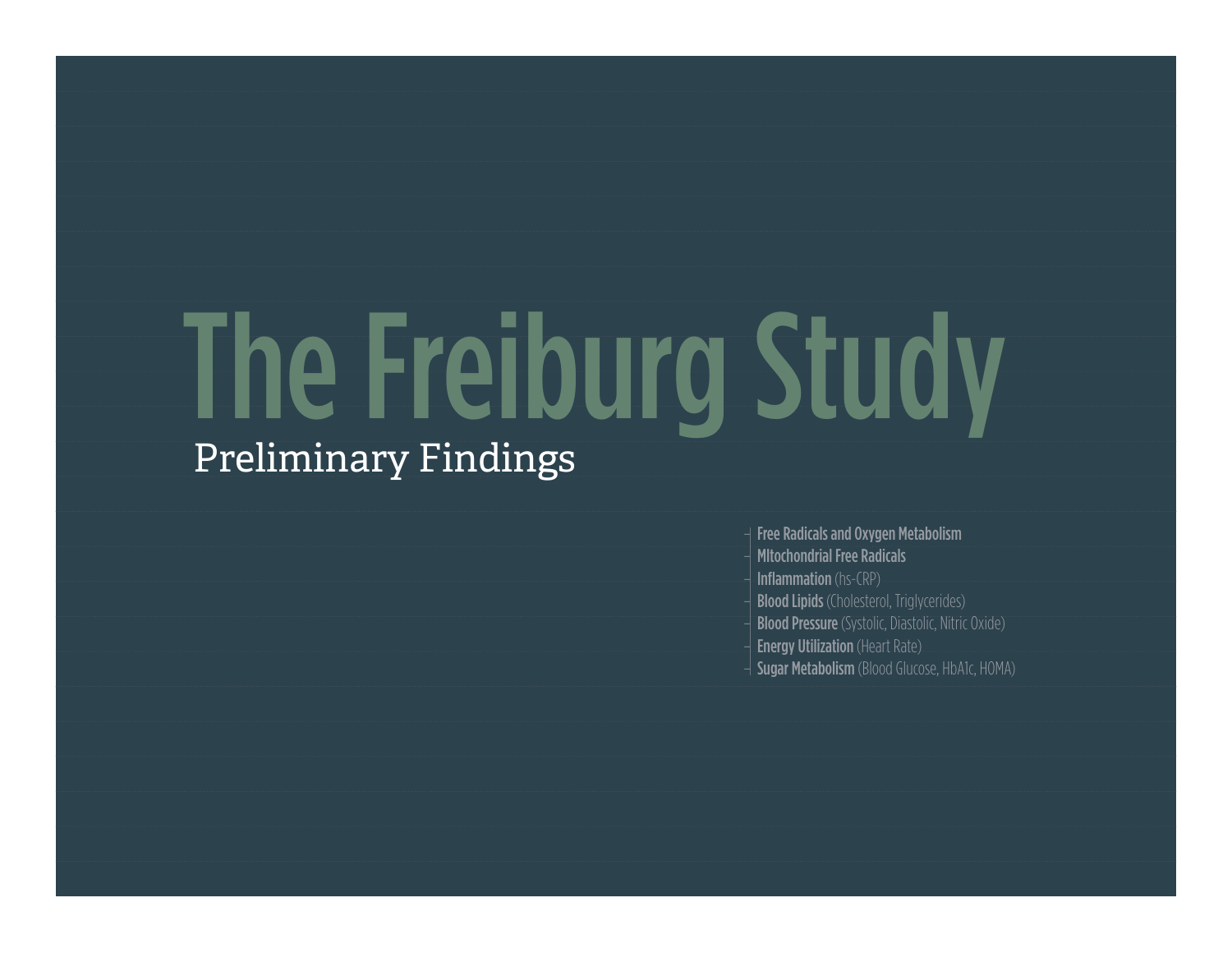# Free Radicals and Oxygen Metabolism: Resting vs. Exercise

In the study, free radicals were measured as Reactive Oxygen Species (ROS). After just one hour, study subjects recorded a 10% reduction in ROS during exercise. After six weeks of supplementation, the 48 subjects recorded an average of a 20.7% reduction in ROS while resting. This number dropped to an average 25.9% reduction in ROS during exercise.



|                |         |          | KESIING KUS I HUUK |          |
|----------------|---------|----------|--------------------|----------|
| <b>Resting</b> | Control | Day 1    | 6 weeks            | 12 weeks |
| Average        | 1.71    | 1.51     | 1.35               | 1.33     |
| t-test         |         | < 0.001  | < 0.001            | < 0.001  |
| % Change       |         | $-11.6%$ | $-20.7%$           | $-21.8%$ |

Paired two samples for means



|      | RESTING ROS 1 HOUR |          |
|------|--------------------|----------|
| ay 1 | 6 weeks            | 12 weeks |
| .51  | 1.35               | 1.33     |
| .001 | < 0.001            | < 0.001  |
| 1.6% | $-20.7%$           | $-21.8%$ |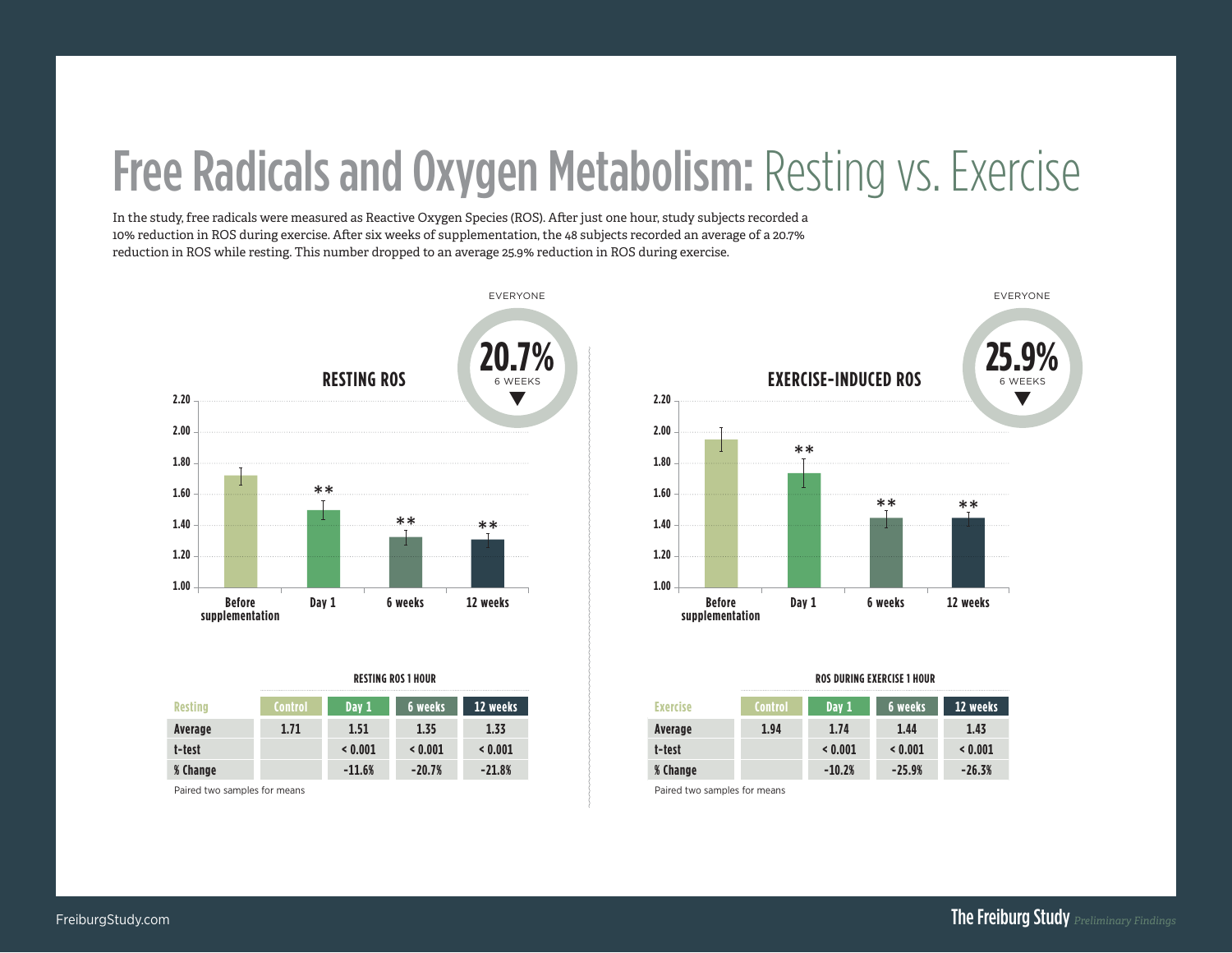# Mitochondrial Free Radicals: Before and After Exercising

Mitochondria are the energy centers of the cell. Free radicals interfere with mitochondrial function. A reduction in free radicals in mitochondria increases the efficiency of energy production.



| <b>Resting</b> | <b>Control</b> | Day 1    | 6 weeks  | 12 weeks |
|----------------|----------------|----------|----------|----------|
| Average        | 0.32           | 0.18     | 0.18     | 0.14     |
| t-test         |                | < 0.001  | < 0.001  | < 0.001  |
| % Change       |                | $-45.2%$ | $-42.6%$ | $-55.9%$ |

Paired two samples for means



### **RESTING ROS 1 HOUR ROS DURING EXERCISE 1 HOUR**

| <b>Exercise</b> | Control | Day 1    | 6 weeks  | 12 weeks |
|-----------------|---------|----------|----------|----------|
| Average         | 0.40    | 0.26     | 0.22     | 0.20     |
| t-test          |         | < 0.001  | < 0.001  | < 0.001  |
| % Change        |         | $-36.1%$ | $-44.9%$ | $-50.4%$ |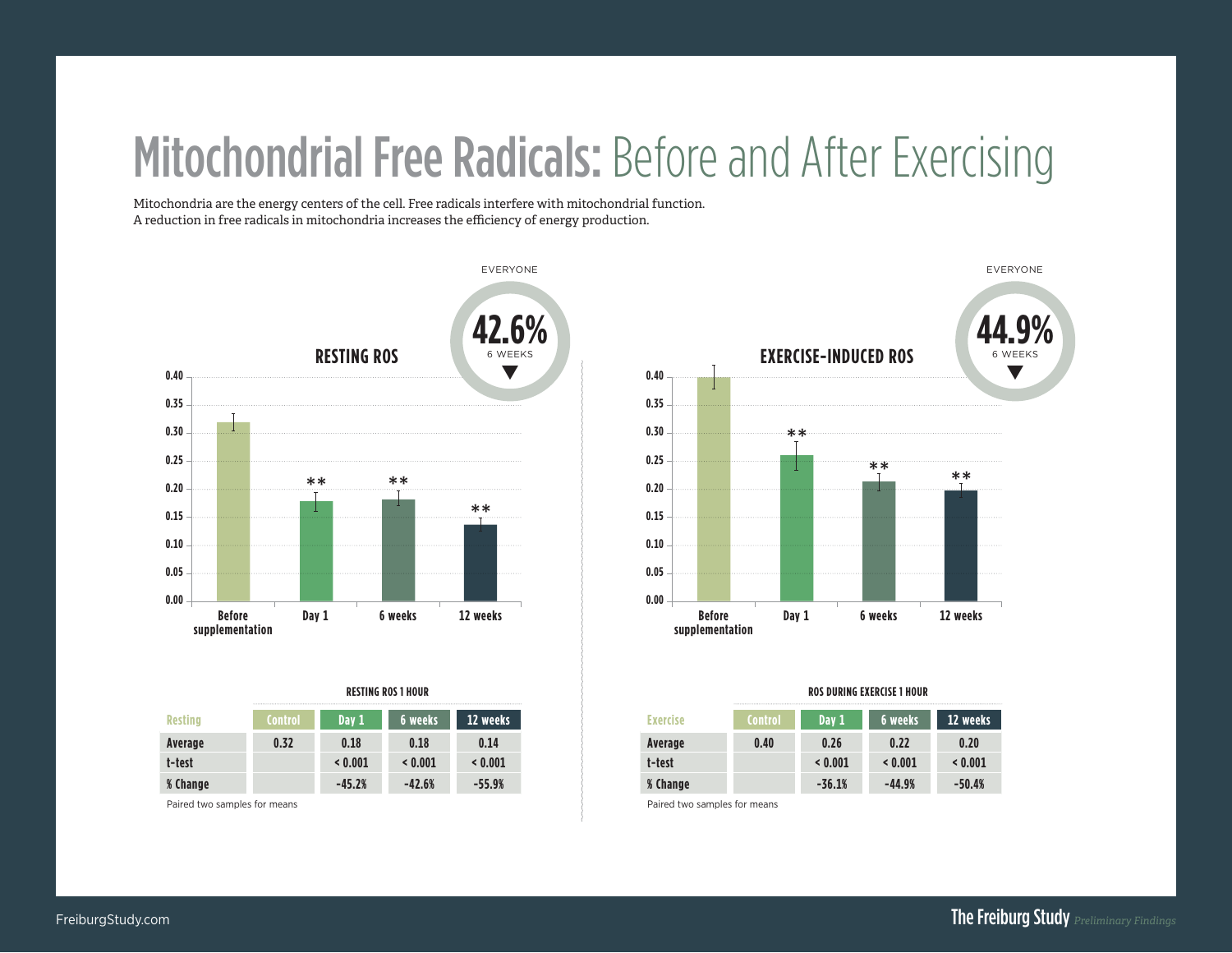A 35.8% improvement in inflammation resistance was recorded just one hour after taking the supplements for the very first time.



### **RESISTANCE TO INDUCED INFLAMMATION**



### **RESISTANCE TO INDUCED INFLAMMATION**

| <b>Resistance</b> | <b>Control</b> | Day 1   | 6 weeks | 12 weeks |
|-------------------|----------------|---------|---------|----------|
| Average           | 0.02           | 0.03    | 0.03    | 0.03     |
| t-test            |                | < 0.001 | < 0.001 | < 0.001  |
| % Change          |                | 35.8%   | 28.7%   | 22.1%    |

Paired two samples for means

# Inflammation Inflammation: hs-CRP

After 12 weeks of supplementation, the reduction in inflammation response was much greater. Subjects who had higher hs-CRP, but within normal range, recorded a significant 34.1% reduction in hs-CRP.



|                 |                | II)-LRF   |          |
|-----------------|----------------|-----------|----------|
| <b>Everyone</b> | <b>Control</b> | 6 weeks   | 12 weeks |
| Average         | 1.79           | 1.53      | 1.41     |
| t-test          |                | <b>ns</b> | 0.024    |
| % Change        |                | $-14.6%$  | $-21.3%$ |
| ______          |                |           |          |

### Paired two samples for means



**hs-CRP HEALTHY BUT ELEVATED (>3.0)**



| hs-CRP         |          |               |                | hs-CRP    |          |
|----------------|----------|---------------|----------------|-----------|----------|
| 6 weeks        | 12 weeks | Elevated >3.0 | <b>Control</b> | 6 weeks   | 12 weeks |
| 1.53           | 1.41     | Average       | 5.25           | 3.82      | 3.46     |
| n <sub>s</sub> | 0.024    | t-test        |                | <b>ns</b> | 0.002    |
| $-14.6%$       | $-21.3%$ | % Change      |                | $-27.2%$  | $-34.1%$ |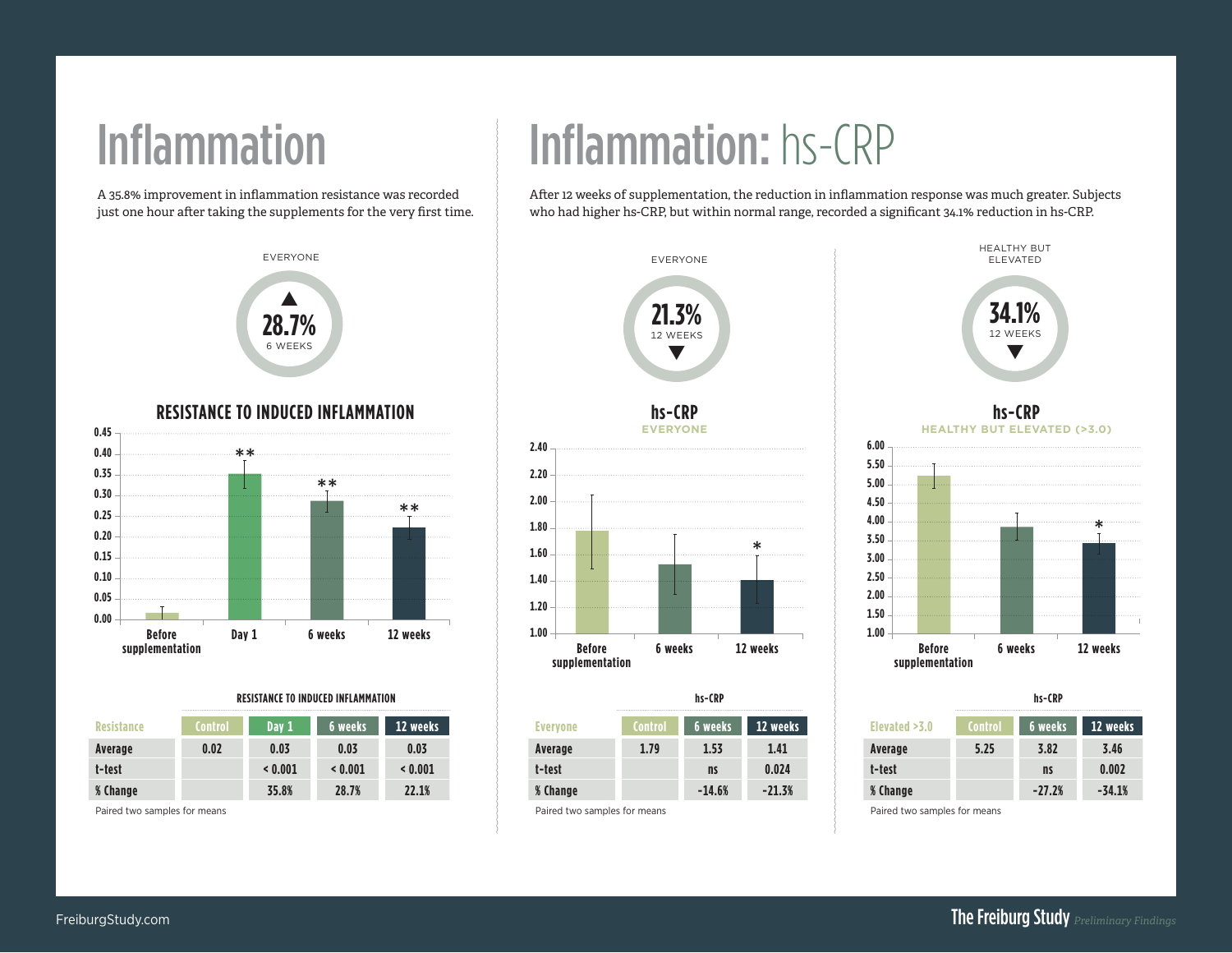# Blood Lipids: Total Cholesterol

The 48 subjects recorded an average 7.5% reduction in total cholesterol in their blood, bringing the average down to within the ideal range. It's interesting to note that those subjects whose cholesterol levels were elevated recorded an even greater reduction of 8.5% in total cholesterol levels.



| Evervone | Control | <b>6 weeks</b> | 12 weeks |
|----------|---------|----------------|----------|
| Average  | 211.3   | 195.5          | 195.3    |
| t-test   |         | < 0.001        | < 0.001  |
| % Change |         | $-7.5%$        | $-7.6%$  |

Paired two samples for means

Paired two samples for means

**Elevated Control 6 weeks 12 weeks Average 235.2 215.2 213.4 t-test < 0.001 < 0.001 % Change -8.5% -9.3%**

\*\*

# Blood Lipids: HDL Cholesterol

Study participants all showed an increase in HDL (or good cholesterol). Those who began the study with less than ideal HDL cholesterol levels recorded the biggest increase, with an average 18.3% rise in HDL.



**TOTAL CHOLESTEROL TOTAL CHOLESTEROL HDL CHOLESTEROL HDL CHOLESTEROL**

| <b>Everyone</b> | <b>Control</b> | 6 weeks | 12 weeks |
|-----------------|----------------|---------|----------|
| Average         | 63.1           | 67.6    | 68.8     |
| t-test          |                | 0.0027  | 0.0026   |
| % Change        |                | 7.1%    | 9.1%     |

Paired two samples for means

| Low            | <b>Control</b> | 6 weeks | 12 weeks |
|----------------|----------------|---------|----------|
| <b>Average</b> | 50.3           | 59.5    | 63.1     |
| t-test         |                | 0.0027  | 0.0026   |
| % Change       |                | 18.3%   | 25.6%    |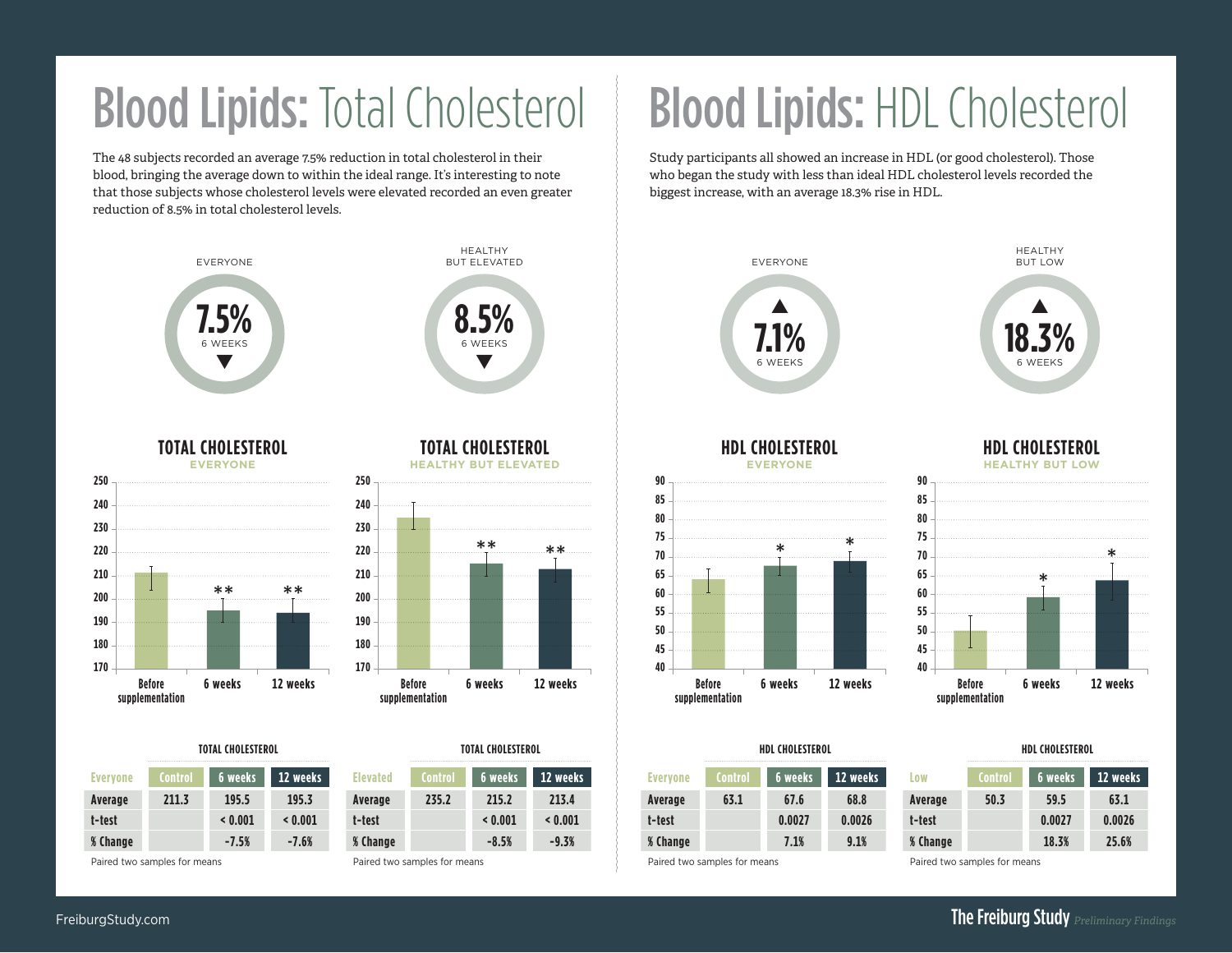## Blood Lipids: Triglycerides

An average drop of 8.8% was recorded in triglyceride levels among the total population of 48 subjects after six weeks. But this drop was notably greater for people with healthy but slightly elevated triglycerides. This group recorded an average decrease in triglycerides of 23.3%.



|                 |                | <b>TRIGLYCERIDES</b> |          |
|-----------------|----------------|----------------------|----------|
| <b>Evervone</b> | <b>Control</b> | <b>6</b> weeks       | 12 weeks |
| Average         | 113.3          | 103.3                | 92.3     |
| t-test          |                | 0.0266               | 0.0045   |
| % Change        |                | $-8.8%$              | $-18.5%$ |

Paired two samples for means



| TRIGLYCERIDES |          |          | TRIGLYCERIDES  |          |
|---------------|----------|----------|----------------|----------|
| 6 weeks       | 12 weeks | Flevated | <b>Control</b> | 6 weeks  |
| 103.3         | 92.3     | Average  | 202.5          | 155.3    |
| 0.0266        | 0.0045   | t-test   |                | 0.001    |
| $-8.8%$       | $-18.5%$ | % Change |                | $-23.3%$ |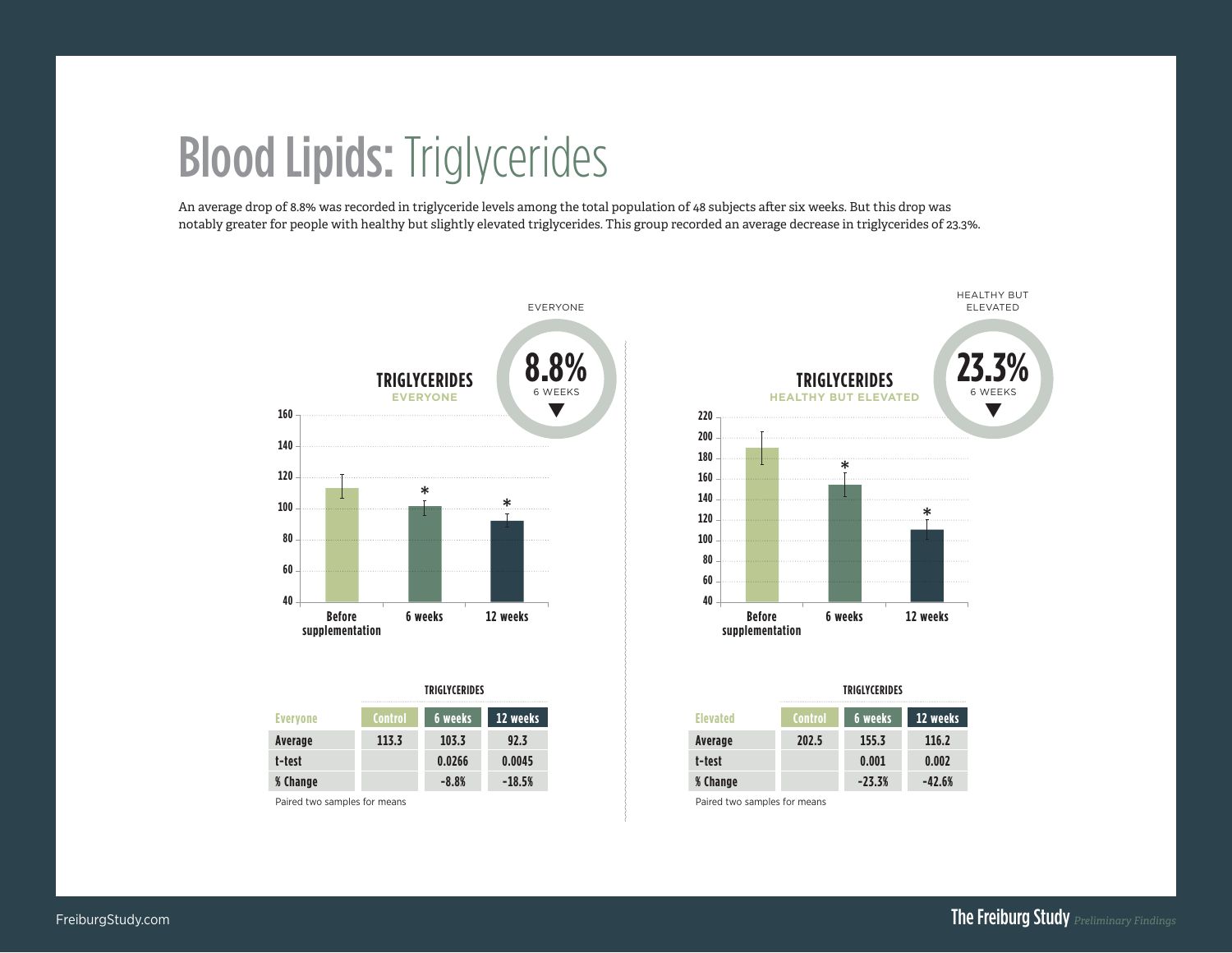LDL (or bad cholesterol) dropped an average of 6.7% among the 48 subjects. In the elevated group, there was an average drop of 11.3% in LDL cholesterol levels.



|                 | LDL CHOLESTEROL |           |          |                 | <b>LDL CHOLESTEROL</b> |          |          |
|-----------------|-----------------|-----------|----------|-----------------|------------------------|----------|----------|
| <b>Evervone</b> |                 | '6 weeks. | 12 weeks | <b>Elevated</b> |                        | 6 weeks  | 12 weeks |
| Average         | 128.2           | 119.6     | 117.8    | Average         | 160.3                  | 142.2    | 141.5    |
| t-test          |                 | < 0.001   | < 0.001  | t-test          |                        | < 0.001  | < 0.001  |
| <b>% Change</b> |                 | $-6.7%$   | $-8.1%$  | <b>% Change</b> |                        | $-11.3%$ | $-11.8%$ |

Paired two samples for means

Paired two samples for means

\*\*

# Blood Lipids: LDL Cholesterol | Blood Lipids: VLDL Cholesterol

Very-low-density lipoprotein (VLDL) cholesterol was also measured in the Freiburg Study. VLDL contains the highest level of triglycerides, and high amounts in the blood can be an indicator of poor cardiovascular health. Participants in the study saw significant reductions in VLDL, especially over time.



|  | <b>VLDL CHOLESTEROL</b> |  |
|--|-------------------------|--|
|  |                         |  |
|  |                         |  |

| <b>Everyone</b> | <b>Control</b> | 6 weeks  | 12 weeks |
|-----------------|----------------|----------|----------|
| Average         | 15.1           | 10.9     | 8.8      |
| t-test          |                | < 0.001  | < 0.001  |
| % Change        |                | $-27.4%$ | $-41.6%$ |

Paired two samples for means

**% Change -34.3% -65.3%**

**Elevated Control 6 weeks 12 weeks Average 34.1 22.4 11.9 t-test 0.005 < 0.001**

Paired two samples for means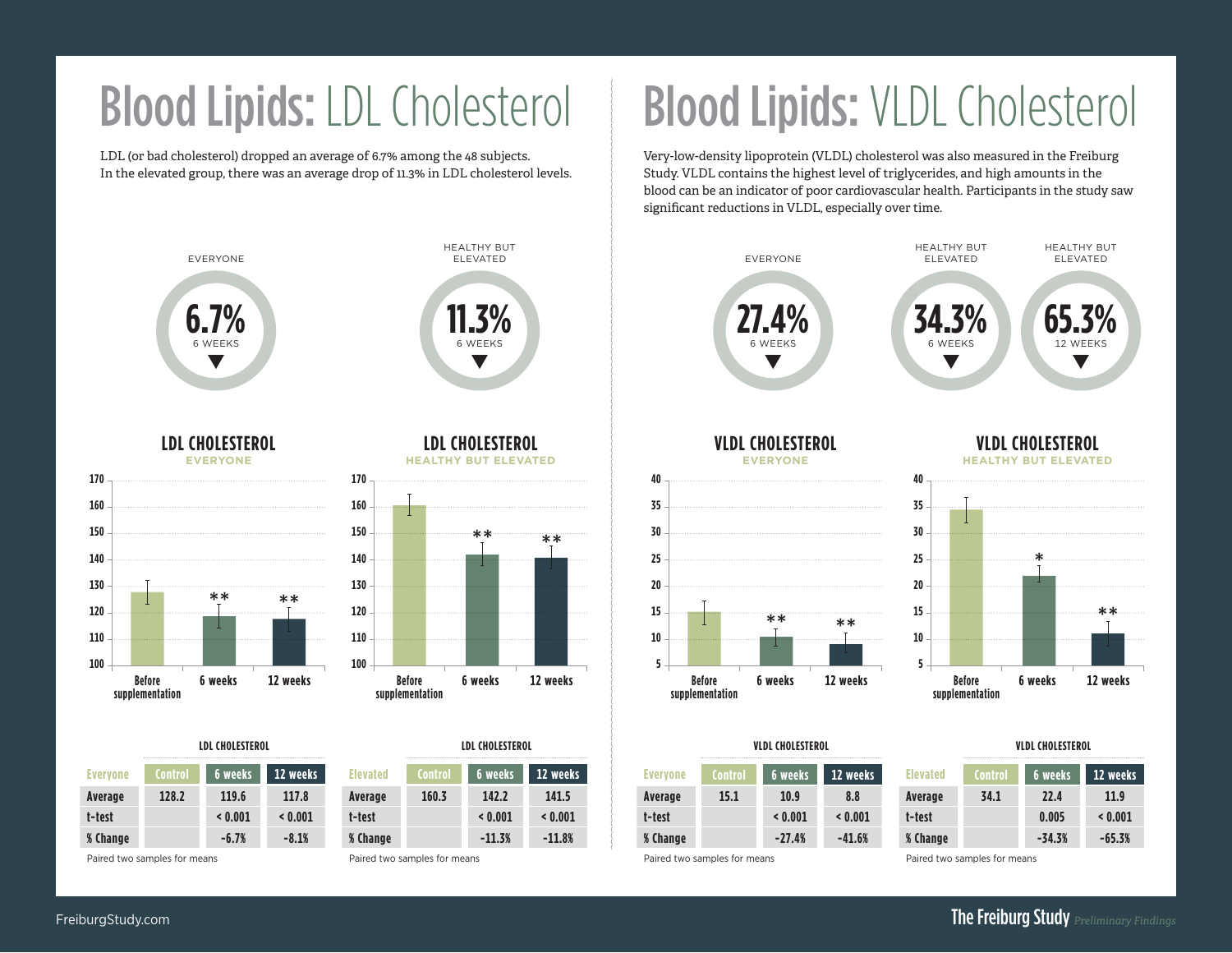The 48 participants in the study recorded an average of a 5.2% reduction in systolic blood pressure after 6 weeks of continued supplementation. Even more importantly, those who began the study with normal but slightly elevated blood pressure recorded a 5.9% reduction.





| <b>Everyone</b> | <b>Control</b> | 6 weeks | 12 weeks |
|-----------------|----------------|---------|----------|
| Average         | 124.5          | 118.0   | 116.6    |
| t-test          |                | < 0.001 | < 0.001  |
| <b>% Change</b> |                | $-5.2%$ | $-6.3%$  |

Paired two samples for means

**SYSTOLIC BLOOD PRESSURE**





| <b>Elevated</b> | <b>Control</b> | 6 weeks | 12 weeks |
|-----------------|----------------|---------|----------|
| Average         | 129.3          | 121.6   | 118.8    |
| t-test          |                | < 0.001 | < 0.001  |
| % Change        |                | $-5.9%$ | $-8.1%$  |

Paired two samples for means

# **Blood Pressure: Systolic Blood Pressure: Diastolic**

Study participants also saw a significant drop in diastolic blood pressure. The 48 participants saw an average 5.0% reduction in diastolic blood pressure after just 6 weeks, with an even greater 6.9% reduction in the same time period for those in the healthy but elevated group.



### **SYSTOLIC BLOOD PRESSURE SYSTOLIC BLOOD PRESSURE DIASTOLIC BLOOD PRESSURE DIASTOLIC BLOOD PRESSURE**

| <b>Everyone</b> | <b>Control</b> | 6 weeks | 12 weeks |
|-----------------|----------------|---------|----------|
| Average         | 80.2           | 76.2    | 75.4     |
| t-test          |                | < 0.001 | < 0.001  |
| % Change        |                | $-5.0%$ | $-6.0%$  |

Paired two samples for means

| <b>Elevated</b> | <b>Control</b> | 6 weeks | 12 weeks |
|-----------------|----------------|---------|----------|
| Average         | 87.3           | 81.3    | 79.7     |
| t-test          |                | < 0.001 | 0.001    |
| <b>% Change</b> |                | $-6.9%$ | $-8.6%$  |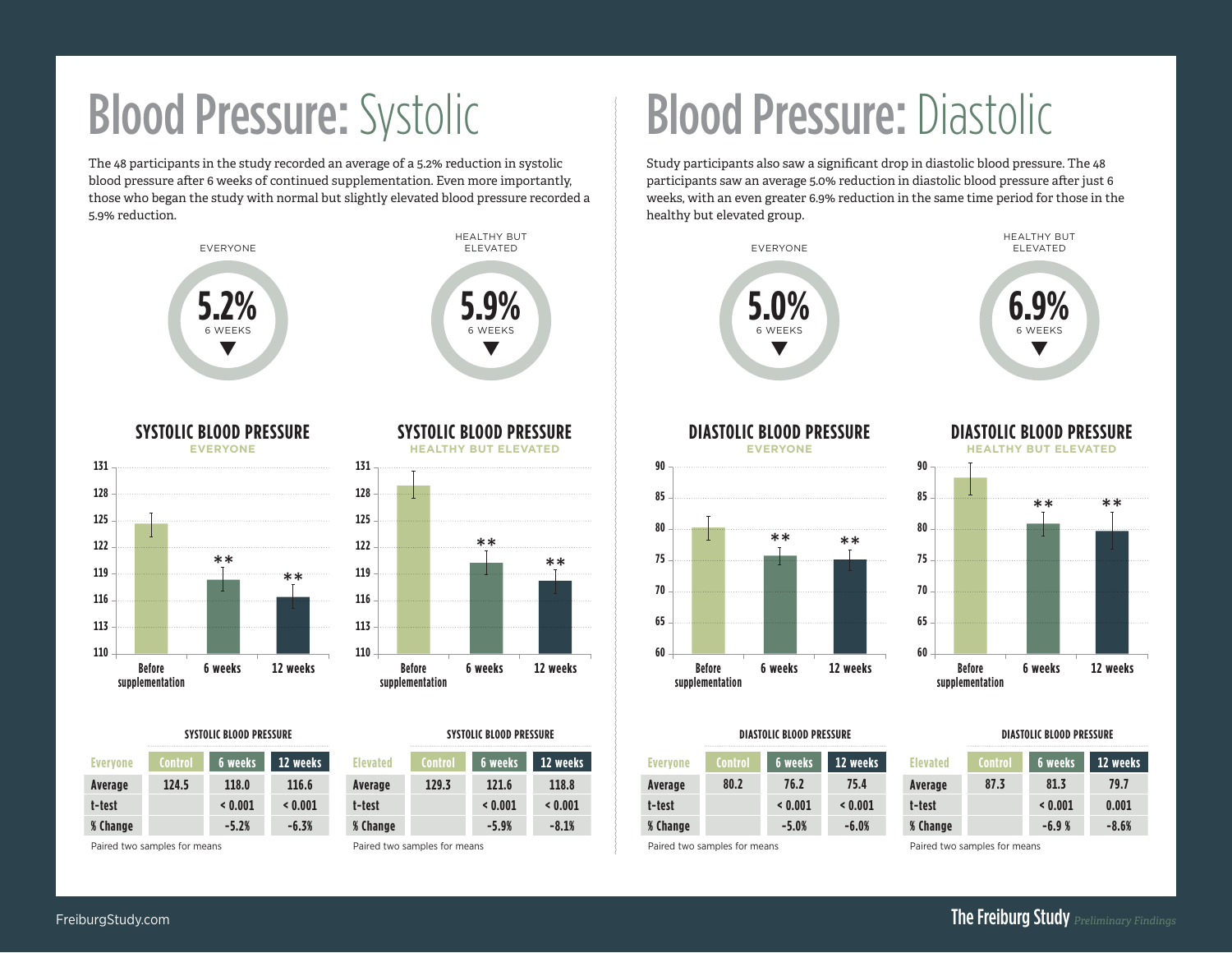### Blood Pressure: Nitric Oxide

Nitric oxide is a metabolite responsible for relaxing vessel cells, which has an impact on blood pressure. Among the 48 participants, levels of nitric oxide in the blood more



### **NITRIC OXIDE**

| <b>Everyone</b> | <b>Control</b> | <b>6 weeks</b> | 12 weeks |
|-----------------|----------------|----------------|----------|
| Average         | 59.1           | 98.3           | 139.0    |
| <b>SEM</b>      | 6.6            | 6.6            | 12.7     |
| t-test          |                | < 0.001        | < 0.001  |
| <b>% Change</b> |                | 66.4%          | 135.3%   |

Paired two samples for means

# **Energy Utilization: Heart Rate**

Just one hour after taking the supplements for the first time, an average reduction of heart rate by 5 beats per minute was recorded after the prescribed exercise. After 6 weeks of supplementation, the 48 subjects had an average heart rate of 8 fewer beats per minute. After 12 weeks of supplementation, they could do the same exercise with a pulse of 9 fewer beats per minute.



**HEART RATE AFTER 1 HOUR**



### **HEART RATE AFTER 1 HOUR**

| <b>Evervone</b> | <b>Control</b> | Day 1  | 6 weeks | 12 weeks |
|-----------------|----------------|--------|---------|----------|
| Average         | 128.5          | 123.7  | 120.8   | 119.2    |
| t-test          |                | 0.001  | < 0.001 | < 0.001  |
| Beats/min       |                | $-4.8$ | $-7.8$  | $-9.4$   |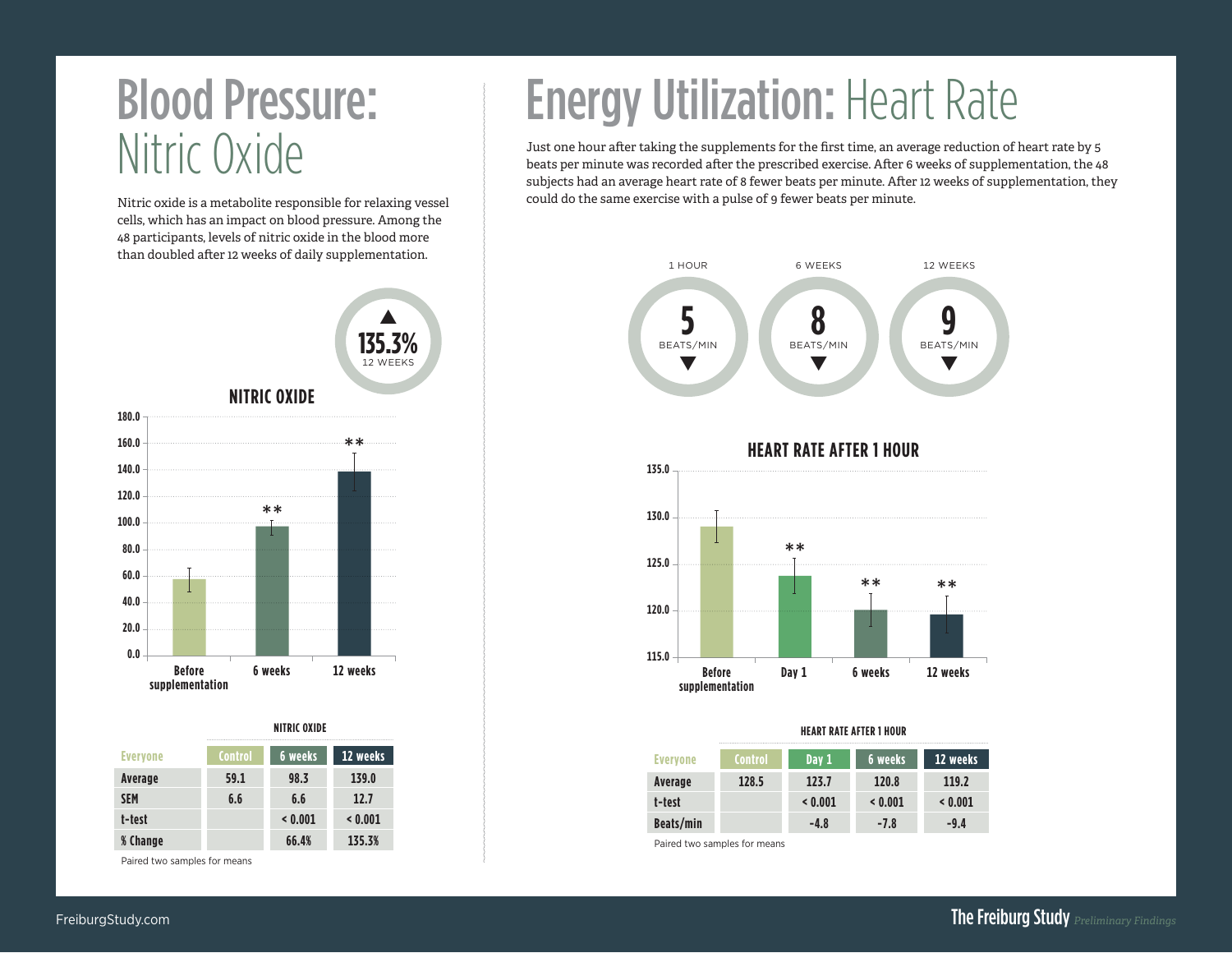# Blood Glucose

In the first hour after supplementation, a significant 27.4% reduction in blood sugar spike was recorded after eating, with an increasingly greater reduction after several weeks of continual use of the supplements—37.2% after six weeks and 44.3% after 12 weeks.



### **POST-MEAL BLOOD SUGAR SPIKE**

| <b>Exercise</b> | Control | Day 1    | 6 weeks  | 12 weeks |
|-----------------|---------|----------|----------|----------|
| Average         | 47.8    | 34.7     | 30.0     | 26.6     |
| t-test          |         | < 0.001  | < 0.001  | < 0.001  |
|                 |         | $-27.4%$ | $-37.2%$ | $-44.3%$ |

Paired two samples for means

# Sugar Metabolism: Sugar Metabolism: HbA1c

HbA1c—which shows an overall picture of average blood sugar levels over a period of 90 days also showed a significant reduction over the course of the study.



|                 | HDAIC          |         |          |  |  |  |
|-----------------|----------------|---------|----------|--|--|--|
| <b>Everyone</b> | <b>Control</b> | 6 weeks | 12 weeks |  |  |  |
| Average         | 35.8           | 34.9    | 34.3     |  |  |  |
| t-test          |                | < 0.001 | < 0.001  |  |  |  |
| <b>% Change</b> |                | $-2.4%$ | $-4.2%$  |  |  |  |
| _ _ _ _         |                |         |          |  |  |  |

### Paired two samples for means



HEALTHY BUT ELEVATED

> **5.2%** 12 WEEKS ▼

| HbA1c   |          |                 |                | <b>HbA1c</b> |          |
|---------|----------|-----------------|----------------|--------------|----------|
| weeks   | 12 weeks | <b>Elevated</b> | <b>Control</b> | 6 weeks      | 12 weeks |
| 34.9    | 34.3     | Average         | 38.0           | 36.7         | 36.0     |
| 0.001   | < 0.001  | t-test          |                | < 0.001      | < 0.001  |
| $-2.4%$ | $-4.2%$  | % Change        |                | $-3.3$       | $-5.2$   |